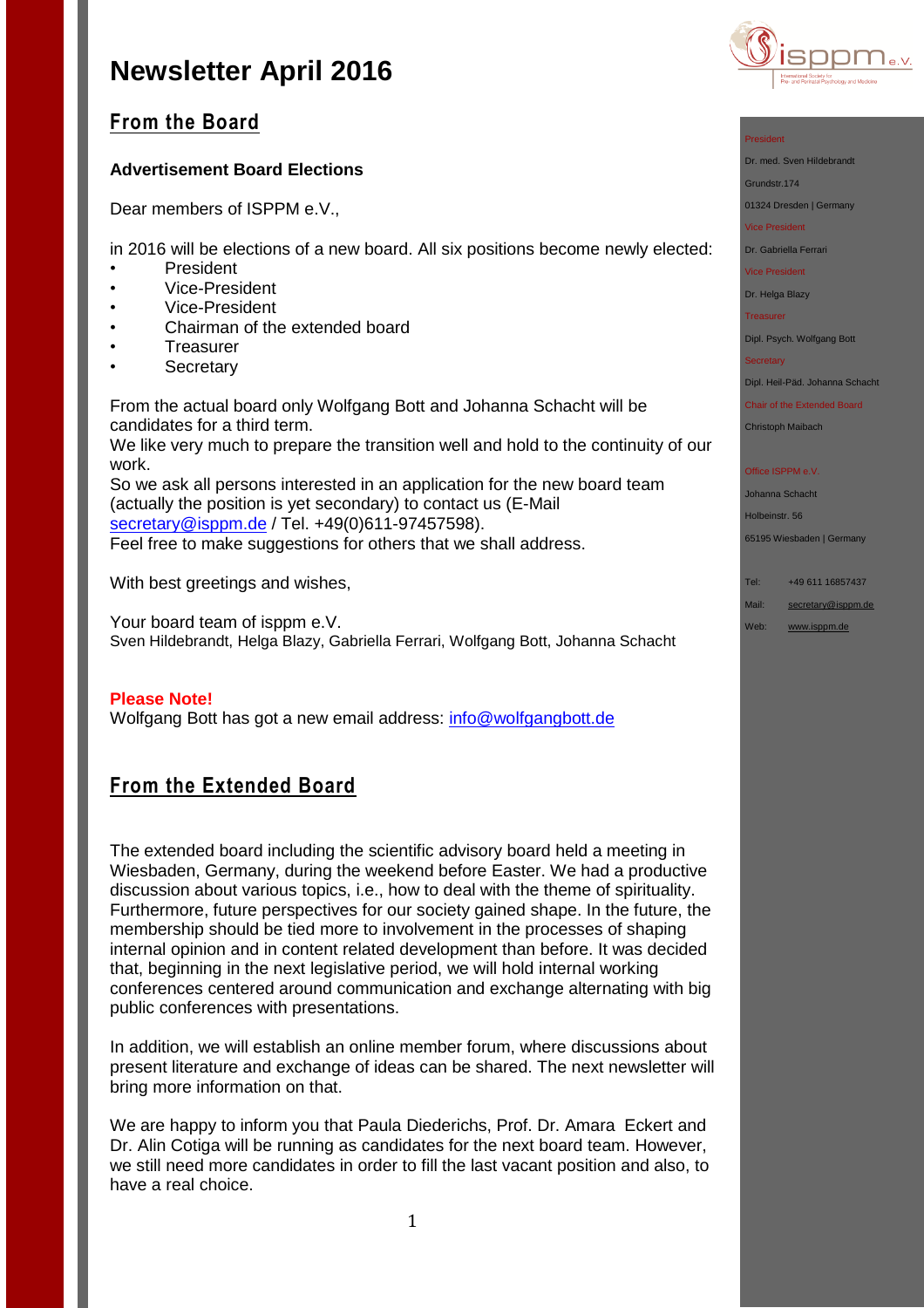

#### President

Dr. med. Sven Hildebrandt

Grundstr.174

01324 Dresden | Germany

Vice President

Dr. Gabriella Ferrari

Vice President

Dr. Helga Blazy

**Treasurer** 

Dipl. Psych. Wolfgang Bott

**Secretary** 

Dipl. Heil-Päd. Johanna Schacht

Chair of the Extended Board Christoph Maibach

#### Office ISPPM e.V

Johanna Schacht Holbeinstr. 56 65195 Wiesbaden | Germany

Tel: +49 611 16857437

Mail: [secretary@isppm.de](mailto:secretary@isppm.de)

Web: [www.isppm.de](http://www.isppm.de/)

### We will mail the minutes of the closed meeting to members who are interested in it. Please contact us at [secretary@isppm.de.](mailto:secretary@isppm.de)

The following new Work Groups are looking for further members. In case of interest, please contact the persons indicated!

### **Work Group "Womb Twin Survivor"**

Contact: Petra Becker and Britta Steinbach, E-Mail: [info@twin-light.de](mailto:info@twin-light.de)

### **Work Group** "Prevention in Obstetrics"

Contact: Judith Raunig, Vienna, E-Mail: [info@nach-dem-kaiserschnitt.at](mailto:info@nach-dem-kaiserschnitt.at)

**Work Group "Children's Rights"** should already take up its work provisionally until the work group would be formally founded at the next general meeting. Anyone interested in participating in this working group, please contact the board via E-mail: [secretary@isppm.de](mailto:secretary@isppm.de)

## **From the Network**

The [OMAEP](http://www.omaep.com/en/) (World Organization for Prenatal Education) has started a **task force** to formulate a manifest of **"Conscious Early Parenting Principles", in which [APPAH,](https://birthpsychology.com/content/what-apppah) [MMM](http://makemothersmatter.org/en/) (Making Mothers Matter), 1001 Critical** [Days Initiative,](http://www.1001criticaldays.co.uk/) and ISPPM participate. It is the goal to create a common basis and a strong voice for reaching our goals at the UN, the WHO, and the respective national political level.

## **ENCA Conference**

Directly between the WHO publication about **"Prevention and elimination of** disrespect and abuse during childbirth - [Greater support from governments and](http://www.who.int/reproductivehealth/topics/maternal_perinatal/statement-childbirth-govnts-support/en/)  [development partners for research and action"](http://www.who.int/reproductivehealth/topics/maternal_perinatal/statement-childbirth-govnts-support/en/) and the **UNO** [appeal to fight](http://www.unwomen.org/en/trust-funds/un-trust-fund-to-end-violence-against-women)  [violence against women](http://www.unwomen.org/en/trust-funds/un-trust-fund-to-end-violence-against-women) has **[ENCA](http://enca.info/)**, the European Network of Childbirth Associations organized **the European expert conference "Violence in Childbirth"**, thus addressing a burning and explosive issue.

Women from 20 European countries held a meeting at Berlin on April 9, 2016, to share ideas about the present situation, the reasons for and the results from violent actions against women during childbirth. Two of the speakers at the ENCA meeting, Beverly Beech (AIMS, UK) and Dr. Katharina Hartmann (Roses Revolution, Germany) presented the issue of "Human Rights in Childbirth" already twice at the International Conference of Jurists, Midwives, and Obstreticians, at Den Haag in 2012 and at Zagreb in 2014.

Activists from Spain, UK, Bosnia-Herzegovina, and Germany reported about the situation of childbirth in their respective countries. In subsequent workshops they answered questions of the participants. The meeting's main issue was to bring the theme of violence in childbirth out of the taboo zone, to create public space for those affected, and to propel networking among the European activists.

Experiences during childbirth include, i.e., imposed medical interventions or those which were performed without explicit consent, unnecessary medical exams, and humiliations and insults of the women giving birth. More and more women affected in Germany and all over Europe speak out to pinpoint these conditions as acts of violence and to ensure significant changes.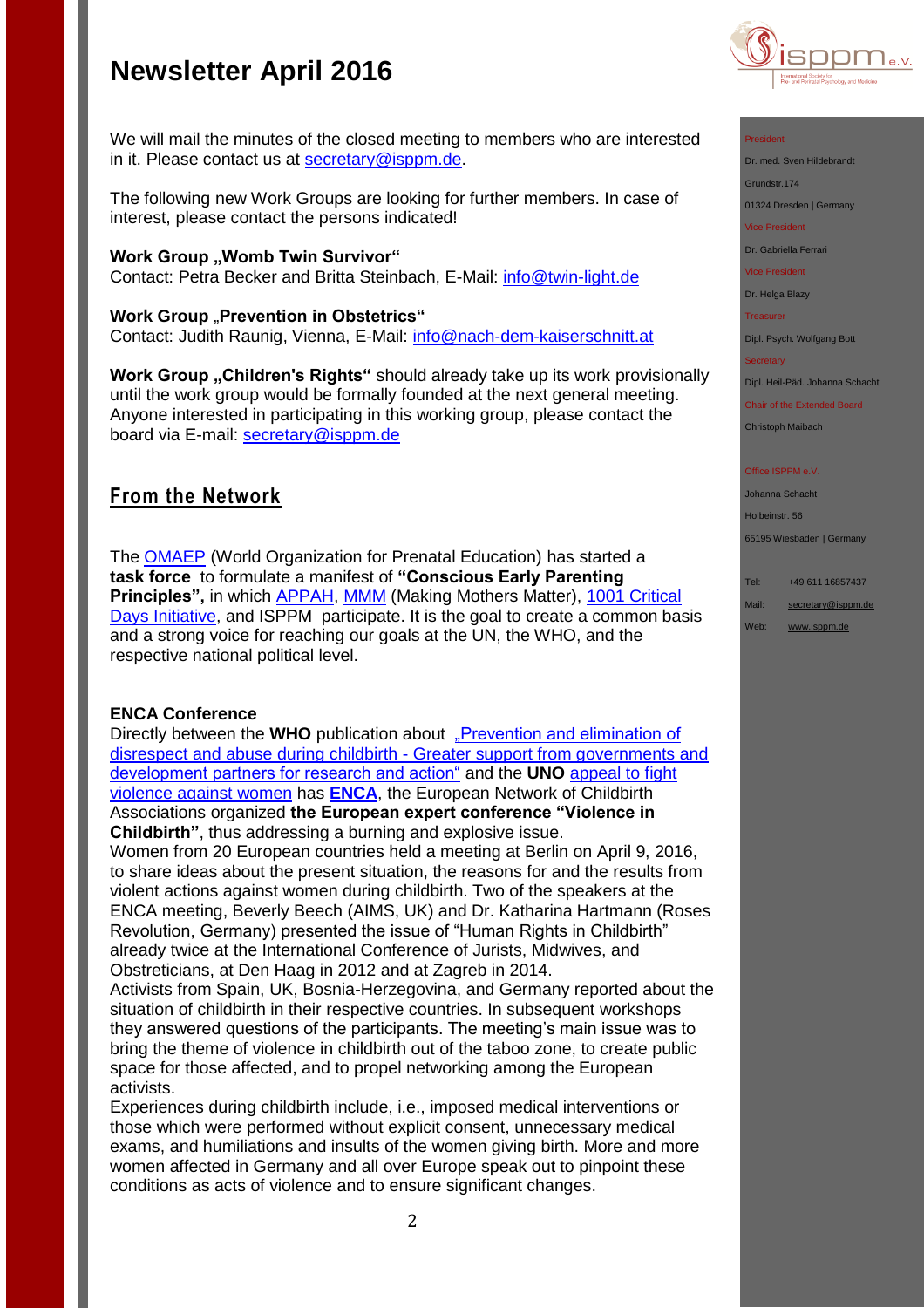

#### President

Dr. med. Sven Hildebrandt

Grundstr.174

01324 Dresden | Germany

Vice President

Dr. Gabriella Ferrari

Vice President

Dr. Helga Blazy

Treasurer

Dipl. Psych. Wolfgang Bott

**Secretary** 

Dipl. Heil-Päd. Johanna Schacht

Chair of the Extended Board Christoph Maibach

#### Office ISPPM e.V

Johanna Schacht Holbeinstr. 56

65195 Wiesbaden | Germany

Tel: +49 611 16857437

Mail: [secretary@isppm.de](mailto:secretary@isppm.de)

Web: [www.isppm.de](http://www.isppm.de/)

Together with participating organizations ENCA and GfG demand the following: Respect for women's natural ability to give birth and of human rights of mother and child

- One-on-one care during birth
- Implementation of the right of choice for the location of the birth

Coverage of psycho-social and therapeutic care of the victims through health plans

Services suitable for migrant women.

The 23rd annual meeting of ENCA was organized through the [GfG,](http://www.gfg-bv.de/) a German Society for Prenatal Care – Family Education and Women's Health – Federal Association e.V. under the leadership of its honorary president Elisabeth Geisel. Elisabeth Geisel is the founder and coordinator of ENCA, which unites organizations from 20 European countries. This expert conference was sponsored by the Mary Ann Kübel Foundation.

Contact: Elisabeth Geisel, Tel. 030-45026920, Fax 030-45026921 E-Mail: [gfg@gfg-bv.de](mailto:gfg@gfg-bv.de)

Web: [www.enca.info](http://www.enca.info/)

The Spring 2016 issue (30-3) of JOPPPAH is now available <https://birthpsychology.com/journals/volume-30-issue-3>

For more information from our fields please visit our [facebook page.](https://www.facebook.com/ISPPM-eV-124066644364106/)

## **Events Diary**

## **Dates isppm e.V.**

**October 21 – 23, 2016 28th Annual Conference in Stolpen near Dresden Attachment/Bonding and birth in the transgenerational context** Birth as a resilience factor mental health Mental Health as a resilience factor of birth

The program will be online soon.

## **Dates Conferences and Congresses**

**May 17 – 20, 2016 21st International Congress of A.P.P.A.C.** Athens, Greece <http://www.appac.gr/displayitm1.asp?itmid=18&lang=en>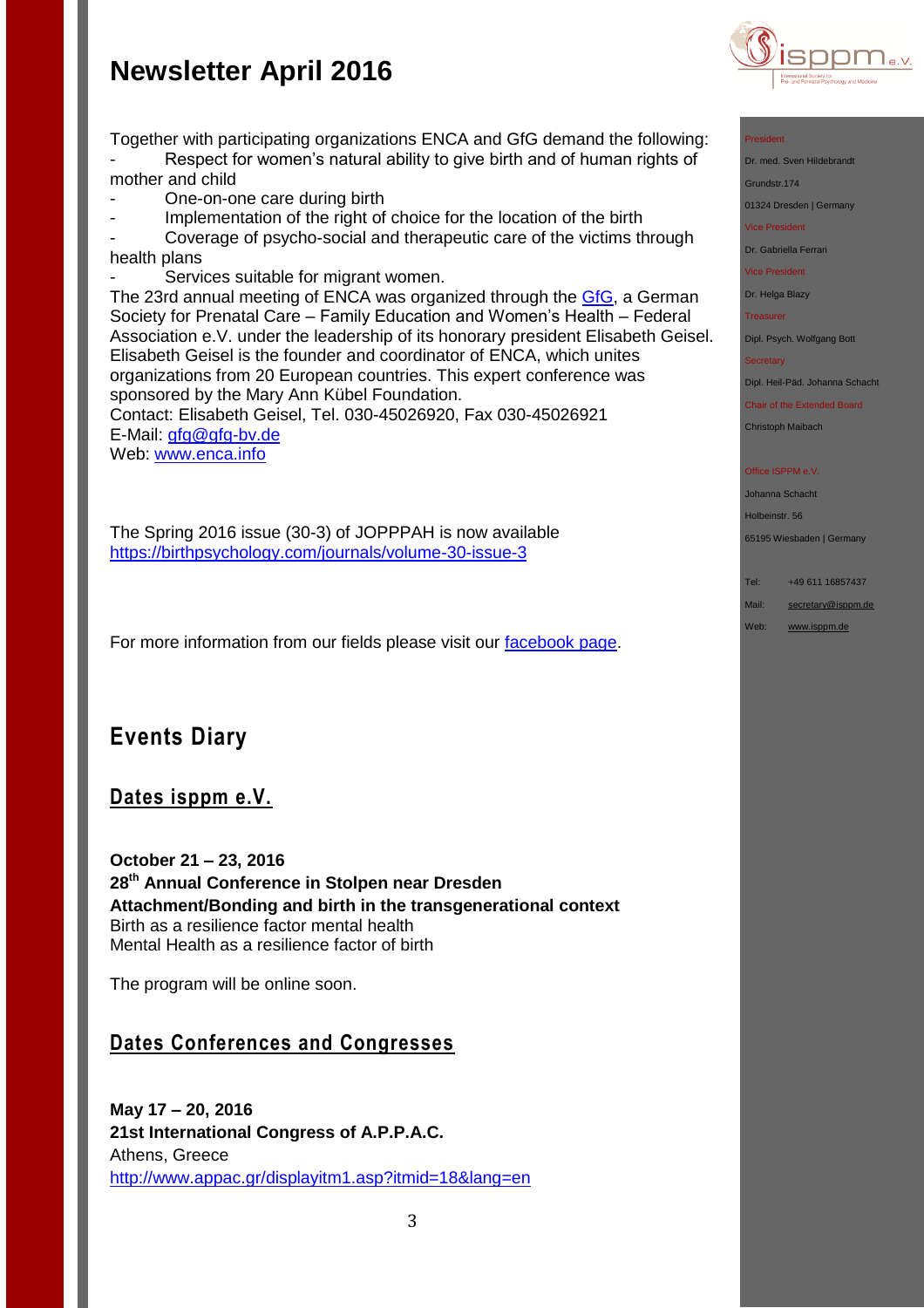

### **May 28 – 30, 2016**

International Scientific and Practical Conference **Science and Birth Culture: Advances of modern science and culture in the interest of preservation of family health** Perinatal Psychology and Family Medicine St. Petersburg In the program: lectures on the prenatal psychology and medical aspects of pregnancy, birth and family health, experiences gained from the resourceoriented psychotherapy; Presentations of prenatal education classes and schools for parents; Film presentation "I feel - therefore I am" (a video essay on the 27th Congress of ISPPM in Berlin); Workshops. The language of the conference is Russian, but we can provide translation for

our guests. Please let us know as soon as possible about your wish to attend, so we can prepare everything in time.

Contact and additional information: [tsg86.98@gmail.com](mailto:tsg86.98@gmail.com) (Galina Tcyganok, coorganizer of the conference)

## **May 29 – June 2, 2016** 15th WAIMH World Congress **Infant Mental Health in a rapidly changing world: Conflict, adversity, and resilience**

Hosted by Israeli and Palestinian Infant Mental Health Associations, Prague <http://www.waimh.org/i4a/pages/index.cfm?pageid=3298>

## **June 10 – 12, 2016**

Bondingsanalysis Conference **"Der Neuland Seefahrer beginnt die Reise"** Cologne **[Flyer Download](http://www.isppm.de/wp-content/uploads/2016/02/Flyer-BA-Tagung_2016.pdf)** 

**June 15 – 18, 2016 XXV European Congress of Perinatal Medicine (ECPM)** organized by the European Association of Perinatal Medicine (EAPM) Maastricht [https://www.eiseverywhere.com//ehome/144836](https://www.eiseverywhere.com/ehome/144836)

**September 3 – 9, 2016 Healthy Birth, Healthy Earth** A Findhorn Foundation Conference <https://www.findhorn.org/programmes/193/>

**September 7 – 10 The 2016 International Conference on Stillbirth, SIDS and Baby Survival** Dr. med. Sven Hildebrandt

Grundstr.174

01324 Dresden | Germany

Vice President

Dr. Gabriella Ferrari

Vice President

Dr. Helga Blazy

Treasurer

Dipl. Psych. Wolfgang Bott

**Secretary** 

Dipl. Heil-Päd. Johanna Schacht

Chair of the Extended Board Christoph Maibach

#### Office ISPPM e.V

Johanna Schacht Holbeinstr. 56 65195 Wiesbaden | Germany

Tel: +49 611 16857437

Mail: [secretary@isppm.de](mailto:secretary@isppm.de)

Web: [www.isppm.de](http://www.isppm.de/)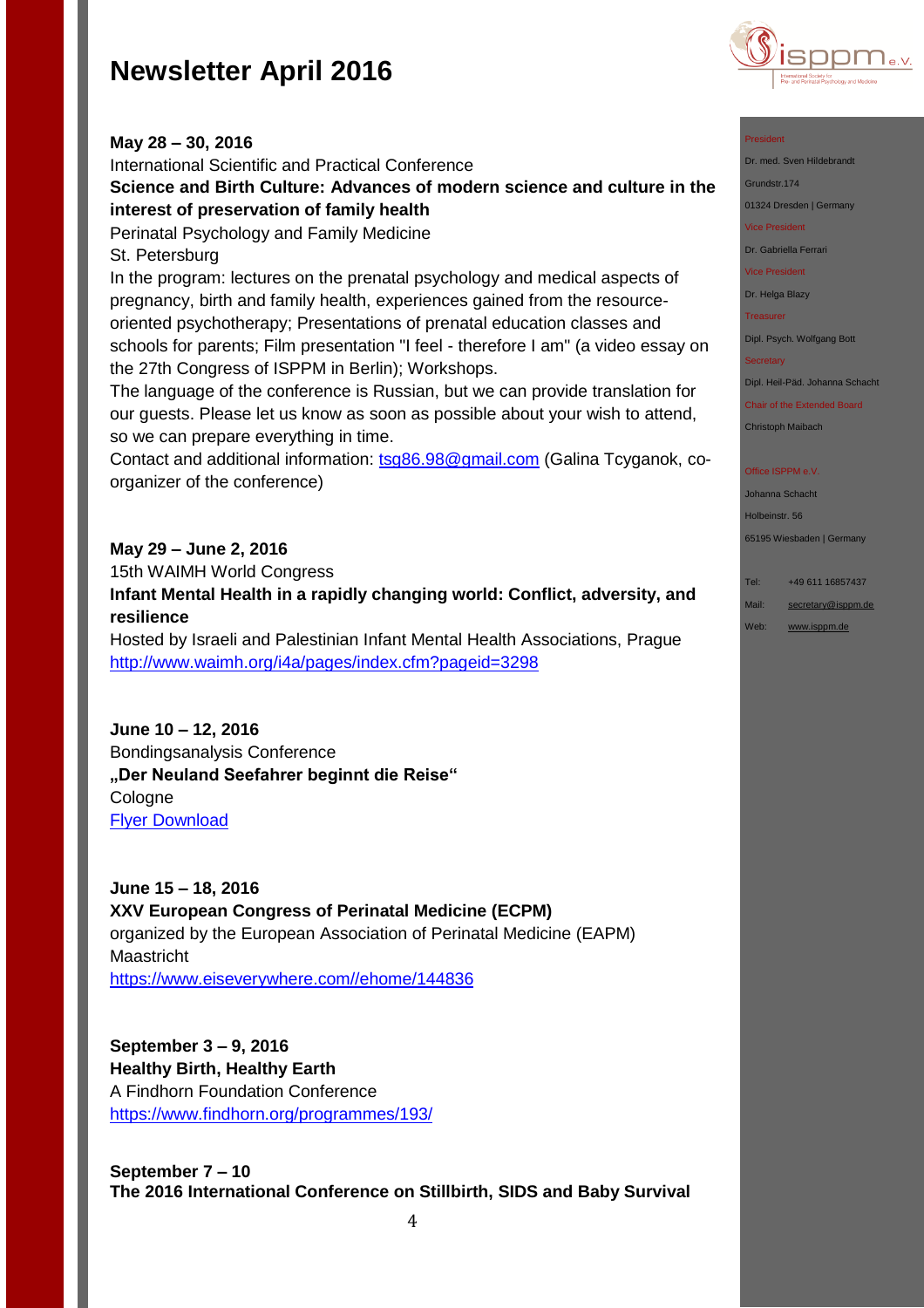

President

Dr. med. Sven Hildebrandt

Grundstr.174

01324 Dresden | Germany

Vice President

Dr. Gabriella Ferrari

Vice President

Dr. Helga Blazy

**Treasurer** 

Dipl. Psych. Wolfgang Bott

**Secretary** 

Dipl. Heil-Päd. Johanna Schacht

Chair of the Extended Board

Christoph Maibach

#### Office ISPPM e.V

Johanna Schacht Holbeinstr. 56

65195 Wiesbaden | Germany

Tel: +49 611 16857437

Mail: [secretary@isppm.de](mailto:secretary@isppm.de)

Web: [www.isppm.de](http://www.isppm.de/)

Montevideo, Uruguay The deadline for receipt of abstracts is March 31, 2016 <http://stillbirthalliance.org/news/conferences/isaispid-conference-2016/>

**September 16/17, 2016 2016 APPPAH Regional Conference** Bastyr University, 14500 Juanita Drive, Kenmore, WA 98028 **Pathways to Prenatal Wholeness: Integrating Healthcare Disciplines in a 21st Century Dialogue** <https://birthpsychology.com/events/2016-apppah-regional-conference>

**23 – 25 settembre 2016 Congresso ATTACCAMENTO E TRAUMA** Relazioni e Compassione (ATTACHMENT AND TRAUMA: RELATIONSHIPS AND COMPASSION) Roma [http://www.italy-congress.com/#](http://www.italy-congress.com/%23)

**October 1 – 2, 2016 Attachment Parenting Congress Hamburg** [http://www.attachment-parenting-kongress.de](http://www.attachment-parenting-kongress.de/)

**October 07 – 09, 2016**  15<sup>th</sup> International Attachment Conference **Attachment and emotional Violence** Munich <http://bindungskonferenz-muenchen.de/1-1-Home.html>

**19 – 23 October 2016** Midwifery Today Conference **"Birth Is a Human Rights Issue"** Strasbourg, France <http://midwiferytoday.com/conferences/Strasbourg2016/>

**January, 2017 Human Rights in Childbirth: India Conference** Bangalore, India [humanrightsinchildbirth.com/india-conference/](http://humanrightsinchildbirth.com/india-conference/)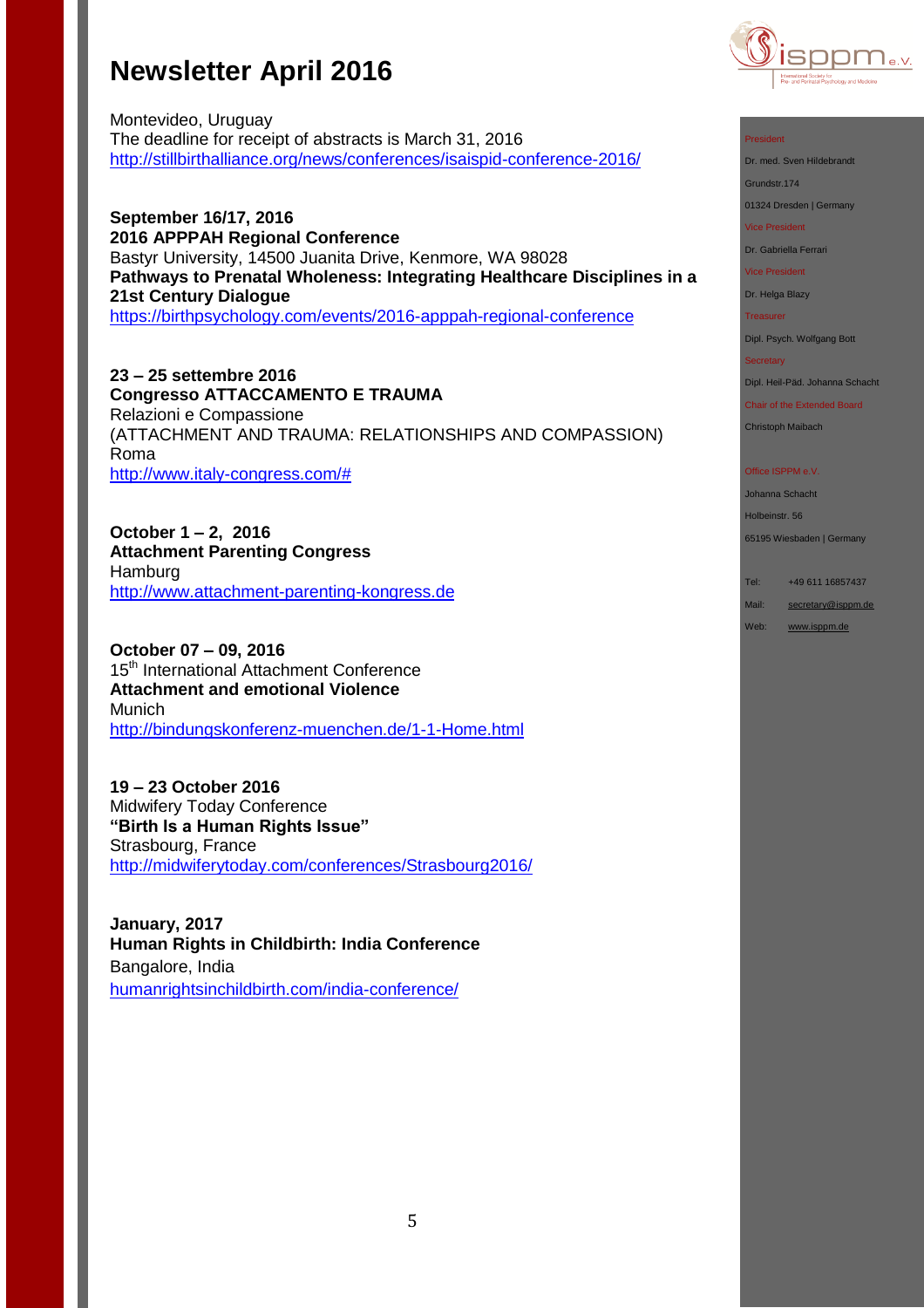

## **Further Education**

In Germany:

## **Baby Therapy Training**

With Rien Verdult Contents: trauma therapy for babies, healing of attachment disorders Soundness in prenatal psychology Support for parents Frequency: 12 weekends in 2016/2017 Sat: 11am - 19h Sun: 9am - 16h Data: 2016: 28/29 May 3/4 Sept, 1/2 Oct, Nov and 12/13 17/18 Dec 2016 2017: 14/15 Jan, 4/5 Mar, 1/2 Apr, May 20/21 , 26/27 Aug, September 30 + 1 Oct and 11/12 November 2017 Location: Trier, Germany, Cost: € 250 per weekend More information: [Sarah.Burgard@web.de,](mailto:Sarah.Burgard@web.de) [rien.verdult@skynet.be,](mailto:rien.verdult@skynet.be) Registration: [Sarah.Burgard@web.de,](mailto:Sarah.Burgard@web.de) Tel: +49 (0) 6588-987049

## **Foundation Course**

with Max Peschek and team in Parin at the Baltic Sea: Beginning 21 to 28 April 2017 More Info: [www.ippe.info/courses/intermediate\\_course.html](http://www.ippe.info/courses/intermediate_course.html) Information and registration: Max Peschek, [peschek.max@t-online.de,](mailto:peschek.max@t-online.de) Tel.: +49 (0) 421 7 3210

In the Netherlands:

## Organised by ISPPM Country Group Netherlands/Belgium **Integrative Baby Therapy Training**

Professional and practice oriented pre- and perinatal birth psychology Training leader & Tutor: Matthew Appleton MA RCST KCP Tutor: Jenni Meyer

Organizer & Assisting: Yvonne Welling

- Module 1: 11,12,13 March 2016
	- **Working with the Family Field**
- Module 2: 10,11,12 June 2016
- **Birth Issues and Diagnostic Skills in Working with Babies** Module 3: 7,8,9 October 2016
	- **Prenatal Issues and Diagnostic Skills in Working with Babies**
- Module 4: 27,28,29 January 2017
- **Birth and Beyond**
- Module 5: 19,20,21 May 2017
	- **The 'Bioenergy of Wellness**
- Module 6: 6,7,8 October 2017

## **Transitions**

Working hours: first day: 10-18h, second day: 9:30-18 h, third day 9:30-17 h Training costs: 450 Euro (incl. lunch) each module.



Dr. med. Sven Hildebrandt

Grundstr.174

01324 Dresden | Germany

Vice President

Dr. Gabriella Ferrari

Vice President

Dr. Helga Blazy

Treasurer

Dipl. Psych. Wolfgang Bott

**Secretary** 

Dipl. Heil-Päd. Johanna Schacht

Chair of the Extended Board Christoph Maibach

### Office ISPPM e.V

Johanna Schacht Holbeinstr. 56 65195 Wiesbaden | Germany

Web: [www.isppm.de](http://www.isppm.de/)

Tel: +49 611 16857437 Mail: [secretary@isppm.de](mailto:secretary@isppm.de)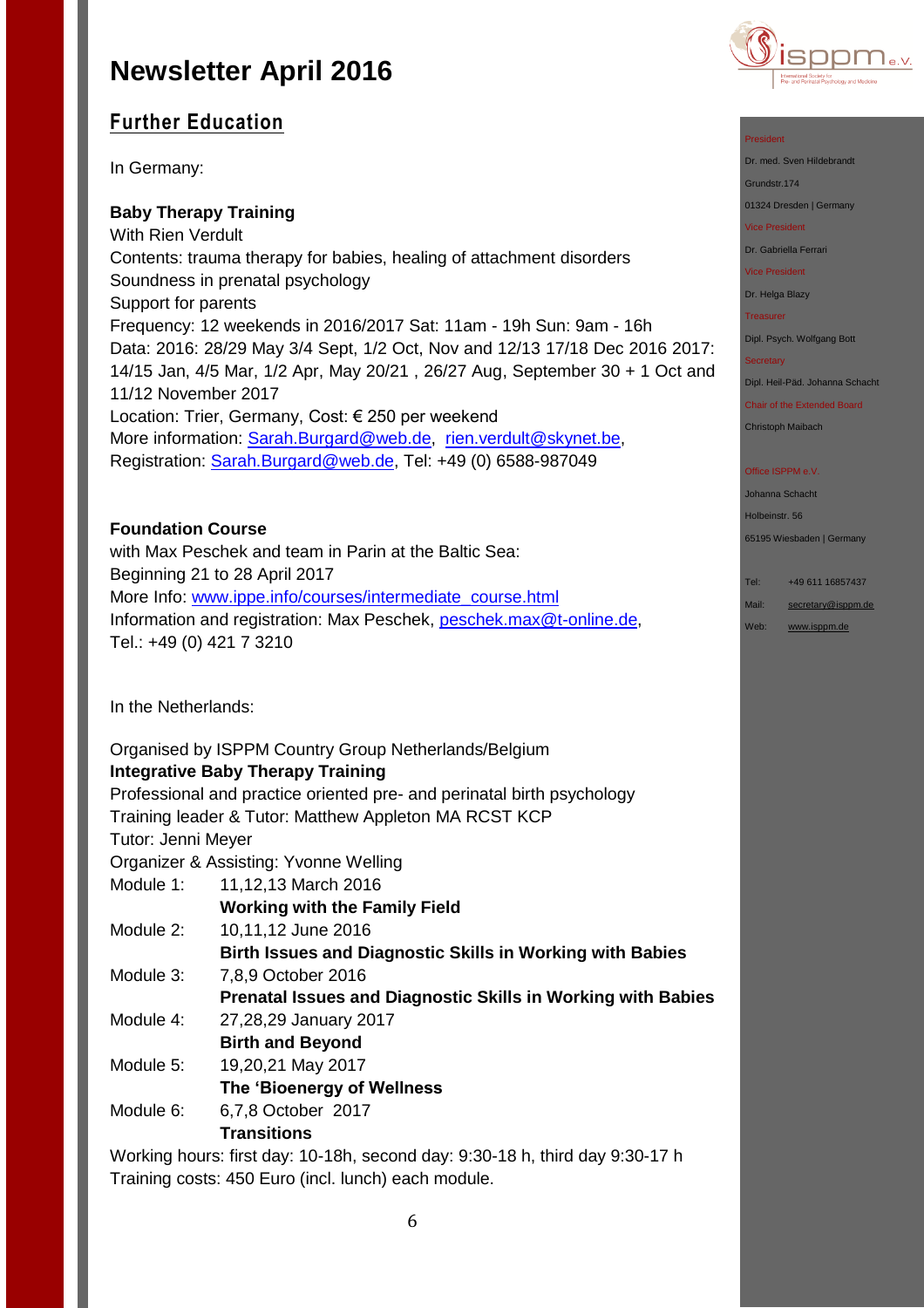

### President

Dr. med. Sven Hildebrandt

Grundstr.174

01324 Dresden | Germany

Vice President

Dr. Gabriella Ferrari

Vice President

Dr. Helga Blazy

Treasurer

Dipl. Psych. Wolfgang Bott

**Secretary** 

Dipl. Heil-Päd. Johanna Schacht

Chair of the Extended Board

Christoph Maibach

#### Office ISPPM e.V

Johanna Schacht

Holbeinstr. 56

65195 Wiesbaden | Germany

Tel: +49 611 16857437

Mail: [secretary@isppm.de](mailto:secretary@isppm.de)

Web: [www.isppm.de](http://www.isppm.de/)

## Location: Rotterdam The Hague area More information:<http://www.conscious-embodiment.co.uk/courses/> Information and registration: [http://www.isppm.de/en/integrative-baby-therapy](http://www.isppm.de/en/integrative-baby-therapy-training/)[training/](http://www.isppm.de/en/integrative-baby-therapy-training/)

Contact: Yvonne Welling: [integrativebabytherapytraining@gmail.com,](mailto:integrativebabytherapytraining@gmail.com) Tel.: 0031623394688

In Switzerland:

### **Advanced Embodiment Course**

With Karlton und Kathryn Terry and Peter Schindler Place: Seminarhotel Wasserfallen near Basel Information: [http://www.ippe.info/courses/embodiment\\_hourglass\\_classes.html](http://www.ippe.info/courses/embodiment_hourglass_classes.html)  Registration: Max Peschek: [peschek.max@t-online.de,](mailto:peschek.max@t-online.de) Tel.: +49 (0)421 7 3210

## **Workshops/Seminars**

In Belgium:

**"Healing from the very beginning"** Intro Course **Pre- and Perinatal Psychotherapy** With Max Peschek (IPPE), Assistants: Sylvie Geerdens and Marleen Dols 22 - 24 April 2016 The intro-course is suited for anyone who is interested in pre- and perinatal psychology and his personal process, especially pediatricians, gynecologists, body- and psychotherapists, craniosacral therapists, osteopaths, lactation consultants, nurses and midwives. The course will be held in English. Translation in German and Dutch is possible. Information: Marleen Dols, [marleendols@online.nl](mailto:marleendols@online.nl) Website: [http://www.birthimprints.com](http://www.birthimprints.com/)

In Switzerland:

Karlton Terry will be in Basel twice for **Baby Clinic:** 23/24 April 2016 19/20 November 2016

### **Birth journey – Self-awareness Workshop**

with M. Appleton & Jenni Meyer Fr Mai 6, 2016, 10:00h - So Mai 8, 2016, 17:00 h Seminar-Hotel Rigi am See, Weggis in Weggis

## The complete **seminar program of ISPPM Switzerland** here:

<http://www.isppm.ch/programm/>